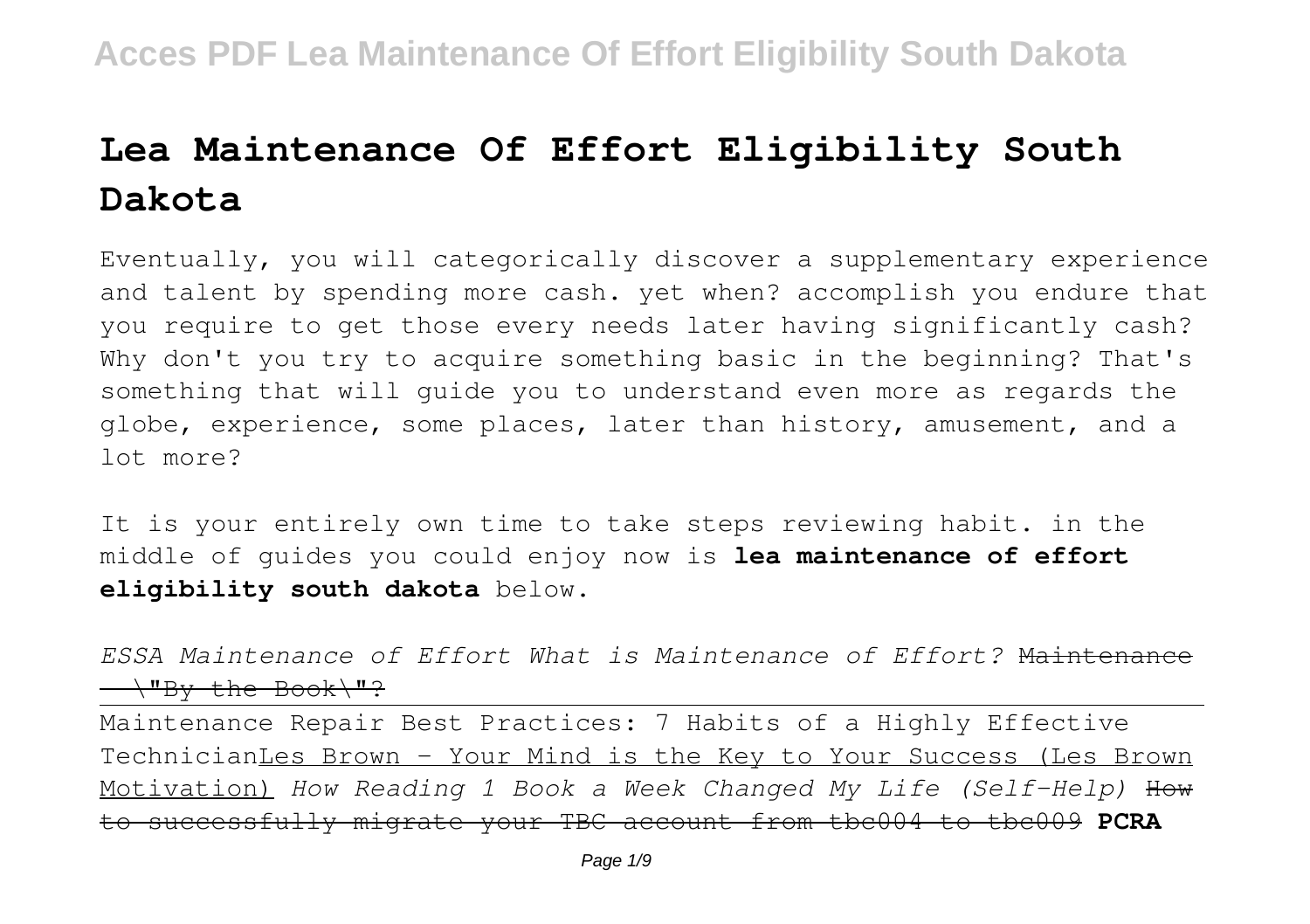**Part 3 Time Study Training Understanding the Supplemental Security Income (SSI) Program The Surprising Truth About Basic Income** Ep 20 - 20 Best Electrical Books and Test Prep Study Guides *I Will Fear No Evil - Best of Les Brown* **How Bill Gates reads books** Dr. Jordan Peterson - How to read and understand anything *Active Reading // 3 Easy Methods 4 Amazing Stories and Lessons from Les Brown MUST SEE!* Denied How To READ A Book A Day To CHANGE YOUR LIFE (Read Faster Today!)| Jay Shetty Apple MacBook Pro 13-inch with Retina Display (2015): Unboxing \u0026 Overview **Top 12 Things To Do In Merced, California 1st Grade Homeschool Workload**

Magnolia ISD TREHOW TO READ A SELF-HELP BOOK EFFECTIVELY How to Write Service book for West Bengal School Teacher Part 1 Lecture: Empowering people with disabilities without exploiting their support workers Training on the ONLINE FFY 19 IDEA Part B Grant LEA Application Process 12 Gentlemanly Skills You Can Practice from Home Drug Information Specialists Training; Module 1 *Comprehensive Coordinated Early Intervening Services (CCEIS) Funds* Lea Maintenance Of Effort Eligibility

Guidance to Complete the LEA Maintenance of Effort Calculator for the 2019-20 Eligibility Standard Make sure your district is using Version 1.3 of The Calculator when inputting in your information. Version 1.3 was first required when completing the 2017-18 Compliance Standard.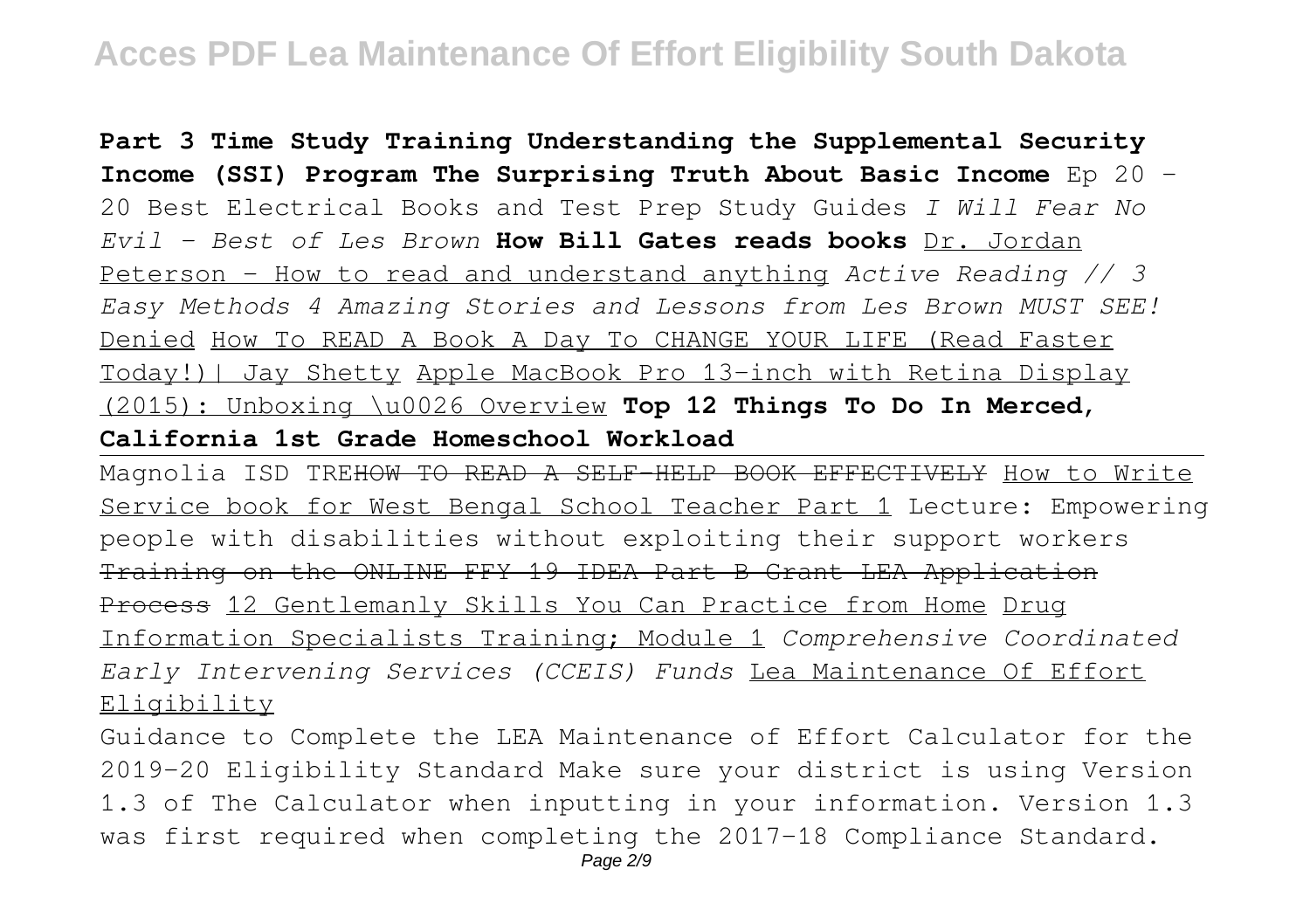Guidance to Complete the LEA Maintenance of Effort ...

Guidance to Complete the LEA Maintenance of Effort (MOE) Calculator for the 2020-2021 Eligibility Standard. There is a new version (Version 1.4) of the Calculator that must be used to complete the 2020-21 Eligibility Standard. This new version is necessary because the tabs on Version 1.3 end with the 2019-20 year.

Guidance to Complete the LEA Maintenance of Effort (MOE ...

LEA Maintenance of Effort (MOE) Background Information. The LEA MOE requirement was first added to the IDEA in the 1997 amendments and the 1999 implementing regulations. The purpose of the requirement is to ensure that LEAs provide the financial support necessary to make a free appropriate public education (FAPE) available to eligible children with disabilities.

#### LEA Maintenance of Effort (MOE)

What is Maintenance of Effort? . Two standards: . Eligibility: LEA must budget at least as much as was expended during the previous year. •Compliance: LEA must actually expend at least as much as was expended in last year for which MOE was met (comparison year). 4/19/2018 11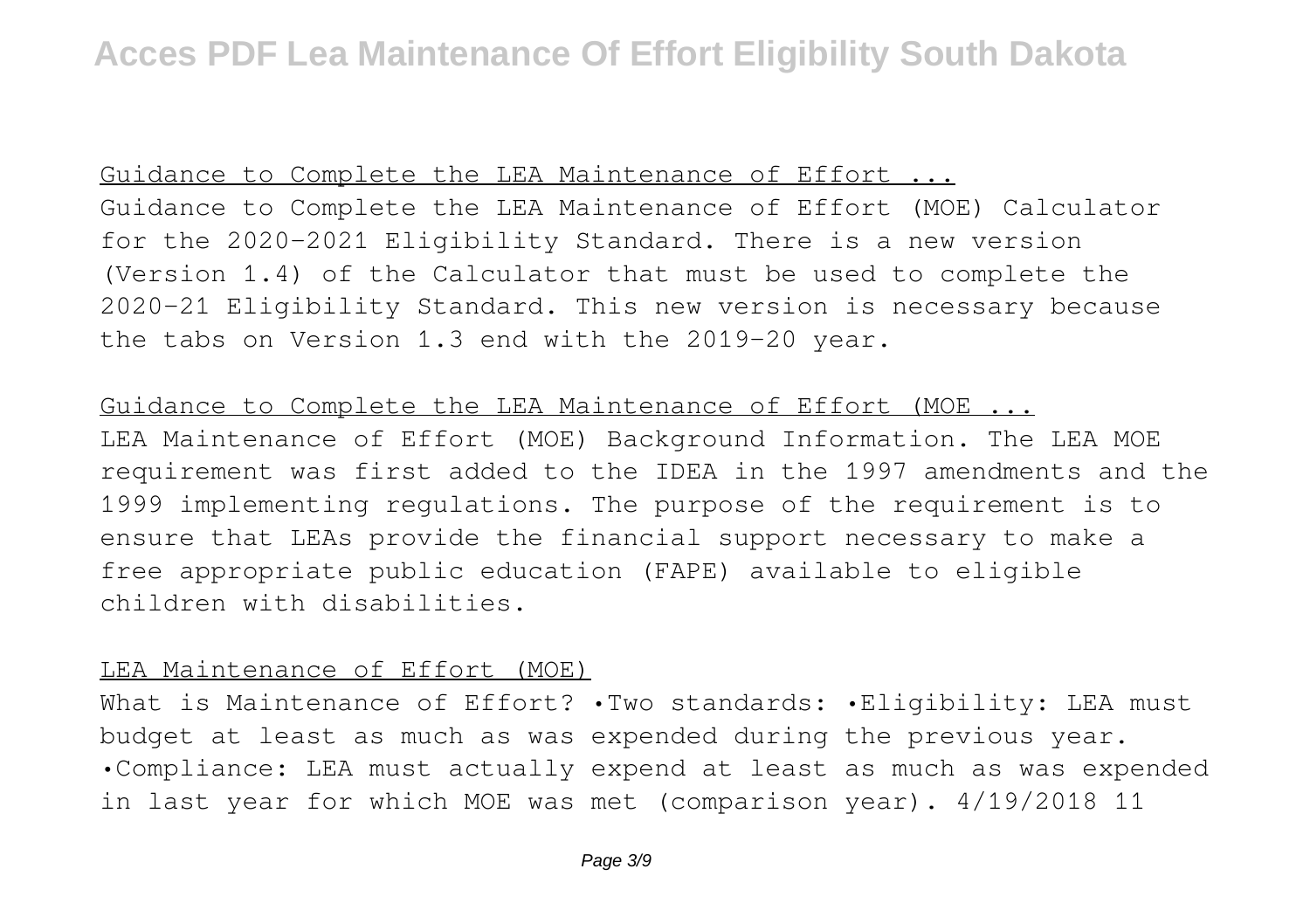### Special Education Budgets: Maintenance of Effort (MOE)

Lea Maintenance Of Effort Eligibility Guidance to Complete the LEA Maintenance of Effort Calculator for the Page 4/28. Read PDF Lea Maintenance Of Effort Eligibility South Dakota 2020-21 Eligibility Standard. There is a new version (Version 1.4) of the Calculator that must be used to

### Lea Maintenance Of Effort Eligibility South Dakota

maintenance of effort. The eligibility standard indicates LEAs must budget at least the same amount or more for special education as they spent for the most recent year for which information is available, unless allowable exceptions or Section 6: Maintenance of Effort (MOE) Resource Local Educational Agency (LEA) Maintenance of Effort (MOE ...

### Lea Maintenance Of Effort Eligibility South Dakota

Maintenance of Effort (MOE) Reduction Eligibility Worksheets. The Maintenance of Effort ( MOE) Reduction Eligibility Worksheets includes two documents to assist SEA s and LEA s/ESAs with MOE reduction. The first is an Excel-based worksheet that facilitates the calculation of the maximum allowable amount of MOE reduction and CEIS for the LEA /ESAs.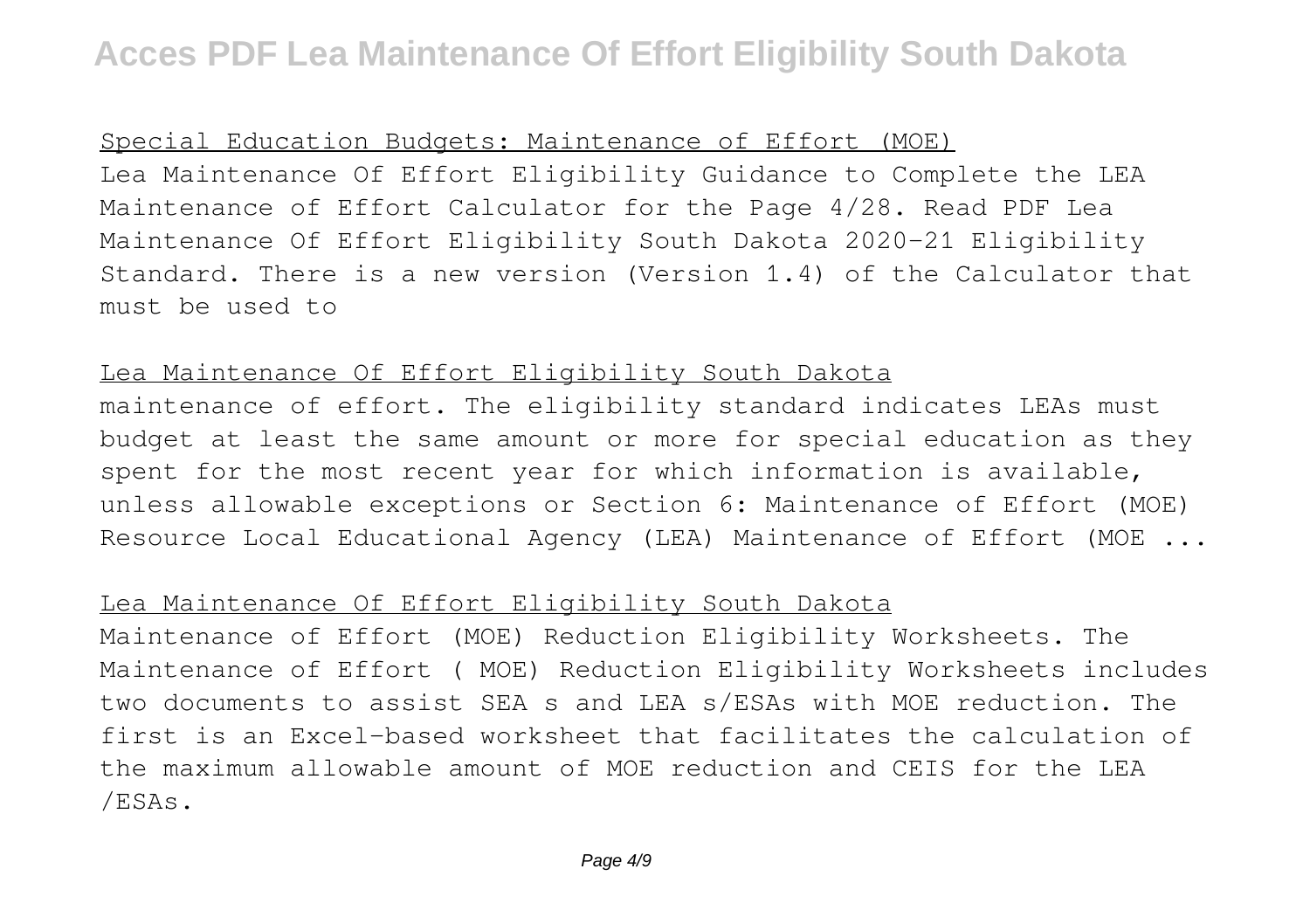#### Maintenance of Effort (MOE) Reduction Eligibility ...

Maintenance of Effort Requirement (MOE): 34 CFR 300.203. The LEA must expend the same amount of local, or state and local funding for special education and related services as it expended in the comparison fiscal year. The LEA must not use funds provided under Part B of the IDEA to reduce the level of expenditures for the education of children with disabilities made by the LEA from local, or state and local funds.

#### MOE Cooperative Agreement LEA Maintenance of Effort ...

What is Local Education Agency Maintenance of Effort? The local Maintenance of Effort (MOE) requirement obligates any local education agency (LEA) receiving IDEA Part B funds to budget and spend at least the same amount of local – or state and local – funds for the education of children with disabilities on a year-to-year basis. The required

### IDEA Maintenance of Effort: Eligibility for FY2021

Lea Maintenance Of Effort Eligibility South Dakota Getting the books lea maintenance of effort eligibility south dakota now is not type of challenging means. You could not by yourself going with book deposit or library or borrowing from your connections to way in them. This is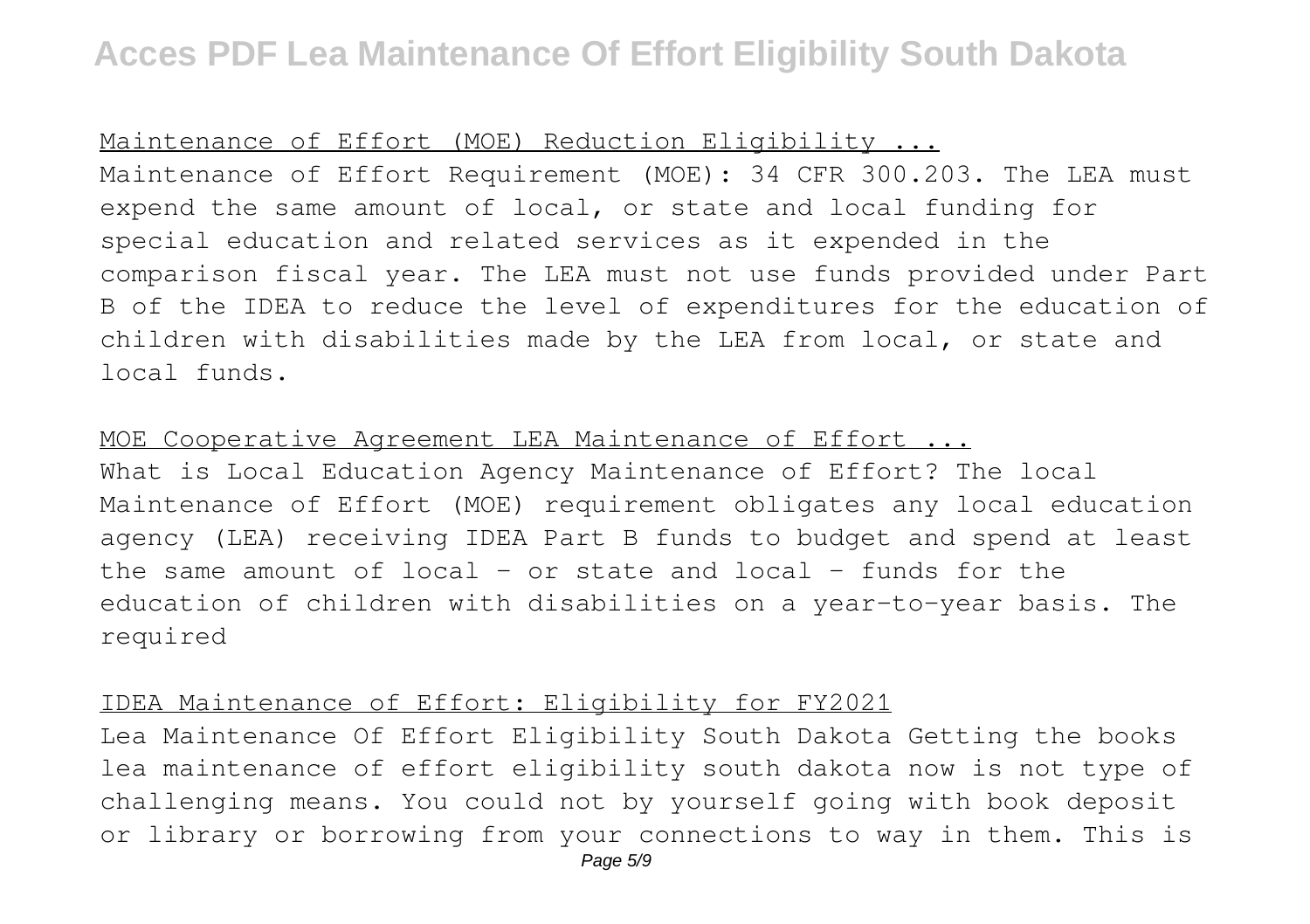an agreed easy means to specifically get guide by on-line.

#### Lea Maintenance Of Effort Eligibility South Dakota

Local Educational Agency (LEA) Maintenance of Effort (MOE) Calculator Back to LEA MOE Resource Catalog Developed by CIFR, this calculator enables SEA and LEA staff to determine whether the LEA MOE eligibility (budget) and compliance (expenditure) standards have been met by any of the four methods permitted by IDEA.

LEA MOE Calculator — Center for IDEA Fiscal Reporting Maintenance of Effort Requirement (MOE): 34 CFR 300.203 The LEA must expend the same amount of local, or state and local funding for special education and related services as it expended in the comparison fiscal year.

MOE Cooperative Agreement LEA Maintenance of Effort ... 34 CFR §300.203 (a) Maintenance of effort. Eligibility standard. Describes the MOE requirements and intervening years for the eligibility standard so that the SEA can determine how to provide TA to LEAs that must maintain effort under 34 CFR §300.203. 34 CFR §300.203 (c) Maintenance of effort. Subsequent years. Describes the Subsequent Years rule as it relates to LEA MOE so that the SEA can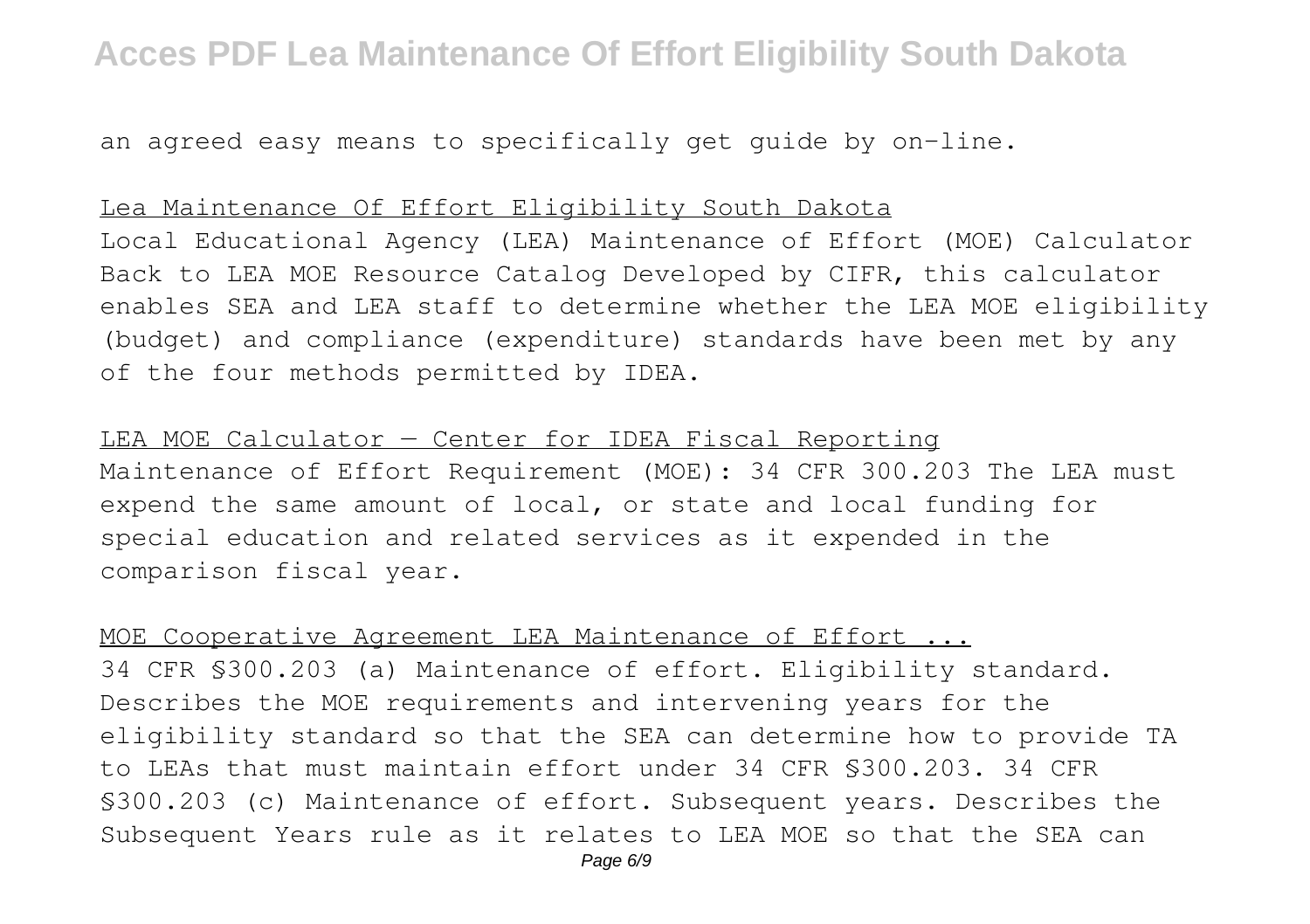determine how to provide TA to LEAs that must maintain effort under 34 CFR §300.203.

Meeting the Eligibility (Budget) Standard: Federal ... The LEA's first year of operation becomes the base year for maintenance of effort. The eligibility standard indicates LEAs must budget at least the same amount or more for special education as they spent for the most recent year for which information is available, unless allowable exceptions or Section 6: Maintenance of Effort (MOE) Resource ...

#### Lea Maintenance Of Effort Eligibility South Dakota

Local Educational Agency (LEA) Maintenance of Effort (MOE ... The Maintenance of Effort (MOE) Reduction Eligibility Worksheets includes two documents to assist SEA s and LEA s/ESAs with MOE reduction. The first is an Excel-based worksheet that facilitates the calculation of the maximum allowable amount of MOE reduction and CEIS for the LEA /ESAs.

Lea Maintenance Of Effort Eligibility South Dakota IDEA-B LEA Maintenance of Effort Compliance Review Process Under federal law, local educational agencies (LEAs) that receive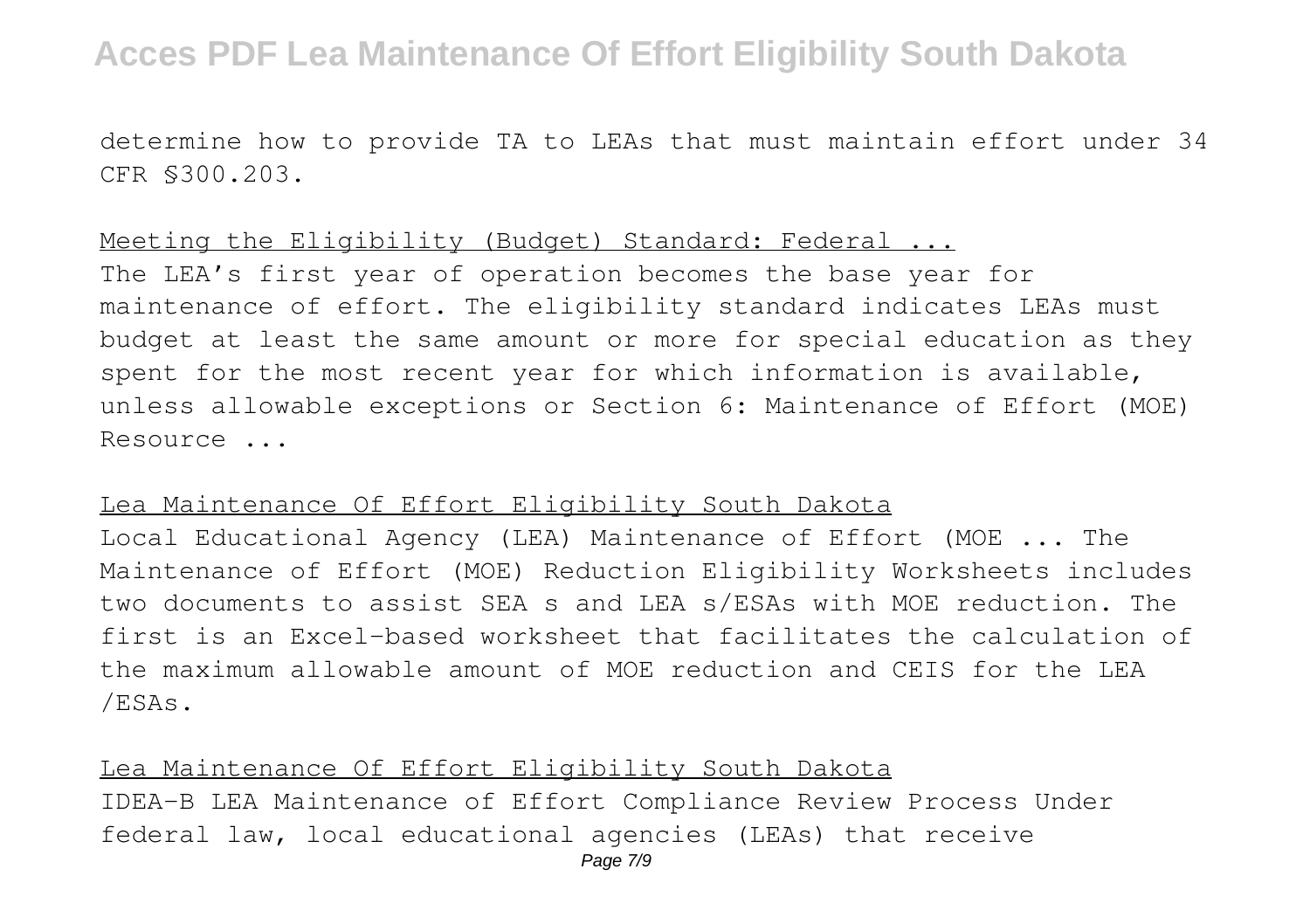Individuals with Disabilities Education Act, Part B (IDEA-B) funds must maintain local or combined local and state expenditures in each subsequent year of funding.

### IDEA-B LEA Maintenance of Effort | Texas Education Agency

Lea Maintenance Of Effort Eligibility South Dakota Author: vhcmvmao.loveandliquor.co-2020-10-31T00:00:00+00:01 Subject: Lea Maintenance Of Effort Eligibility South Dakota Keywords: lea, maintenance, of, effort, eligibility, south, dakota Created Date: 10/31/2020 1:46:45 PM

#### Lea Maintenance Of Effort Eligibility South Dakota

Lea Maintenance Of Effort Eligibility Guidance to Complete the LEA Maintenance of Effort Calculator for the 2019-20 Eligibility Standard Make sure your district is using Version 1.3 of The Calculator when inputting in your information. Version 1.3 was first required when completing the 2017-18

### Lea Maintenance Of Effort Eligibility South Dakota

Bookmark File PDF Lea Maintenance Of Effort Eligibility South Dakotabooks. Daily email subscriptions and social media profiles are also available if you don't want to check their site every day. Lea